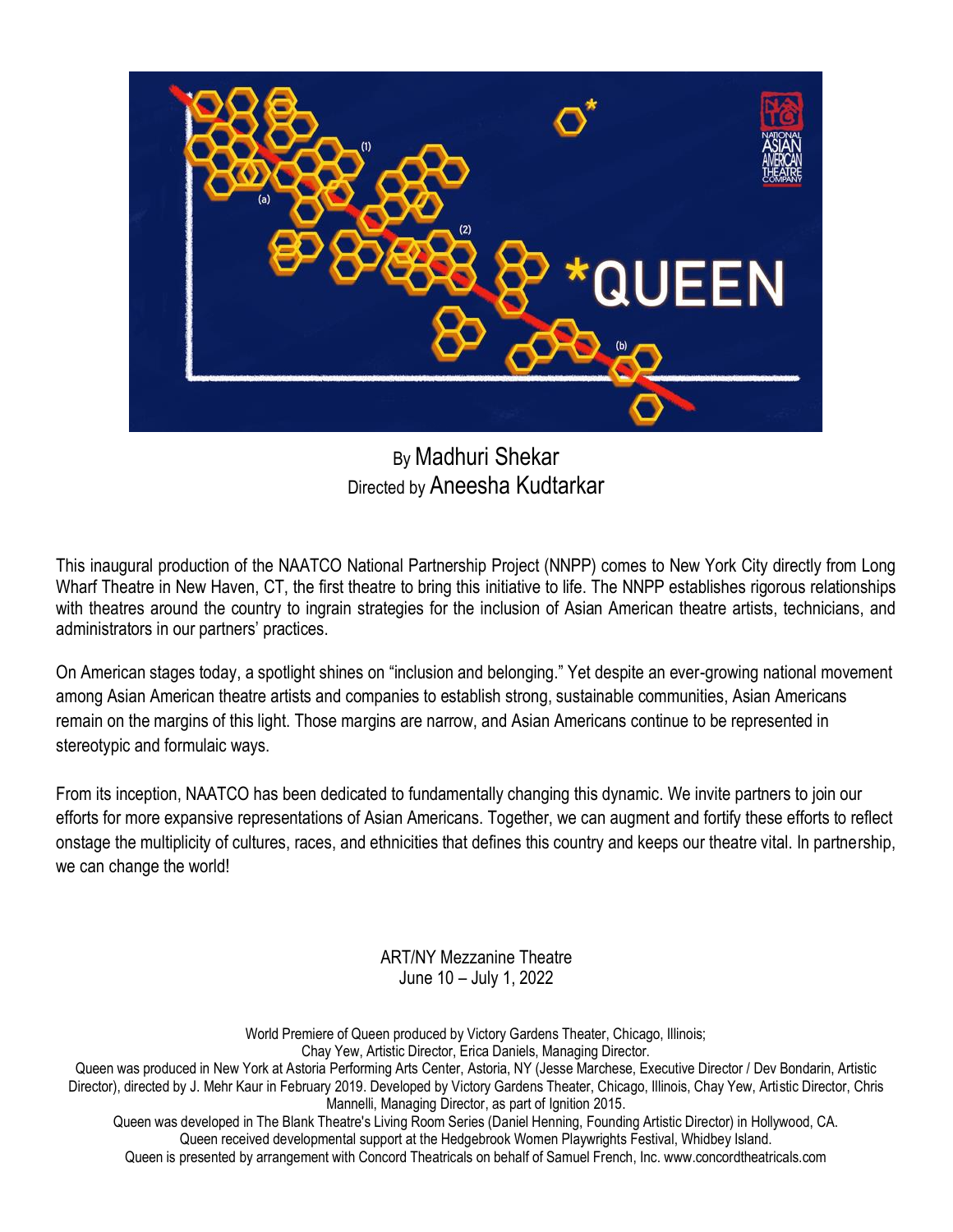NAATCO (National Asian American Theatre Company, Inc.) is a non-profit tax-deductible 501(c)(3) organization founded by Richard Eng and Mia Katigbak in 1989 to: promote and support Asian American actors, directors, designers, and technicians; actively develop an Asian American audience and encourage Asian Americans to become a significant part of a more diverse audience in American theatre; cultivate in non-Asian Americans an appreciation of Asian American contributions to the development of theatre arts in America today.



Actor-Manager & Co-Founder: Mia Katigbak Creative Producer: Peter Kim

Board of Directors: Eric Achacoso, Richard Eng, Mia Katigbak, Lani Kennedy, Suzette Porte, Larry Schafer, William P. Steele

> Our website: www.naatco.org Web design: Michael Minn

This program is supported, in part, by public funds from the New York City Department of Cultural Affairs in partnership with the City Council and an award from the National Endowment for the Arts. It is also made possible by the New York State Council on the Arts with the support of Governor Andrew Cuomo and the New York State Legislature.



The support of the following has been invaluable, particularly during the pandemic:

AXE-HOUGHTON **FOUNDATION** 

The Dorothy Strelsin Foundation





**Tiger Baron** Foundation

**Special thanks:** Tina Benko, Justin Dewey, Melissa Hardy, Libby J'Vera, Florencia Lozano, Tom McCann, the Production Team at Long Wharf Theatre, Jane Shaw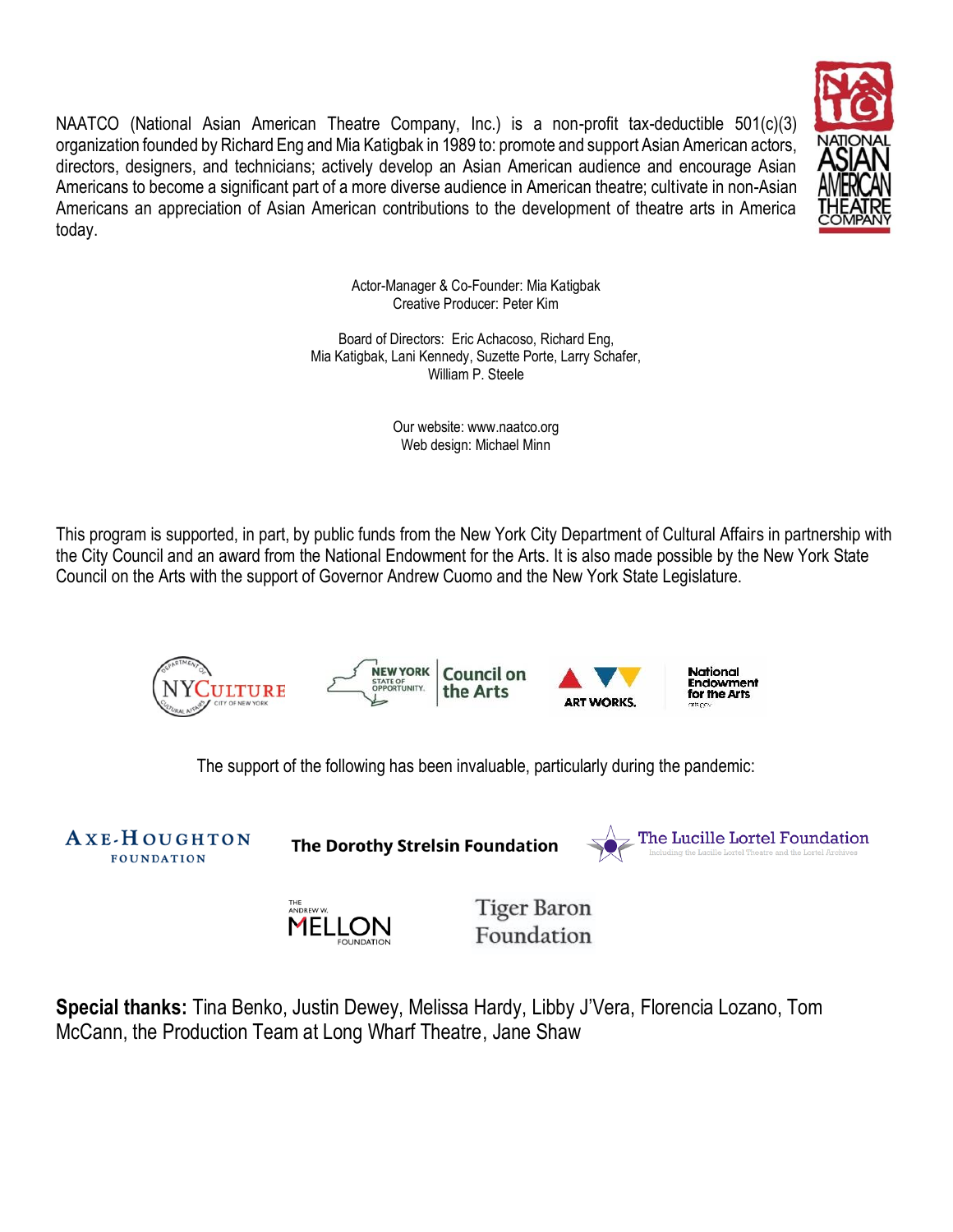## CAST

| <b>JUNGHYUN GEORGIA LEE</b>                          | YUKI NAKASE LINK                                                       | <b>PHUONG NGUYEN</b>                                  | UPTOWN WORKS                                                                            |
|------------------------------------------------------|------------------------------------------------------------------------|-------------------------------------------------------|-----------------------------------------------------------------------------------------|
| Scenic Design                                        | <b>Lighting Design</b>                                                 | Costume Design                                        | <b>DANIELA HART</b><br><b>NOEL NICHOLS</b><br><b>BAILEY TRIERWELLER</b><br>Sound Design |
| RAN XIA<br>Associate Director                        | <b>JACKIE FOX</b><br><b>Assistant Lighting Design</b>                  | <b>KYLE ARTONE</b><br>Assistant Costume Design        | <b>DIANE HEALY</b><br><b>Production Stage Manager</b>                                   |
| <b>TAMAR FRIEDMAN</b><br>Assistant Stage Manager     | <b>MIKE MROCH</b><br>Production Manager &<br><b>Technical Director</b> | <b>SUZETTE PORTE</b><br>Company Manager               | NANCY BULALACAO<br><b>Community Outreach</b>                                            |
| <b>KATE KATIGBAK</b><br>Postcard/Poster/Video Design | STEPHANIE YANKWITT, CSA<br>Casting                                     | DAVID GERSTEN &<br><b>ASSOCIATES</b><br>Publicity     | <b>HANA PARK</b><br>Production Assistant/<br><b>Box Office Manager</b>                  |
|                                                      | II II IAN I I E D N I AN                                               | $\mathcal{V}$ adinia $\mathcal{C}$ ompedei imiaiti if |                                                                                         |

House Manager

JULIAN HERMANO KARINA COWPERTHWAITHE Social Media Assistant

All actors and stage managers are members of Actors Equity Association.

Presented as part of the NAATCO National Partnership Project with Long Wharf Theatre, New Haven, CT Jacob Padrón, Artistic Director Kit Ingui, Managing Director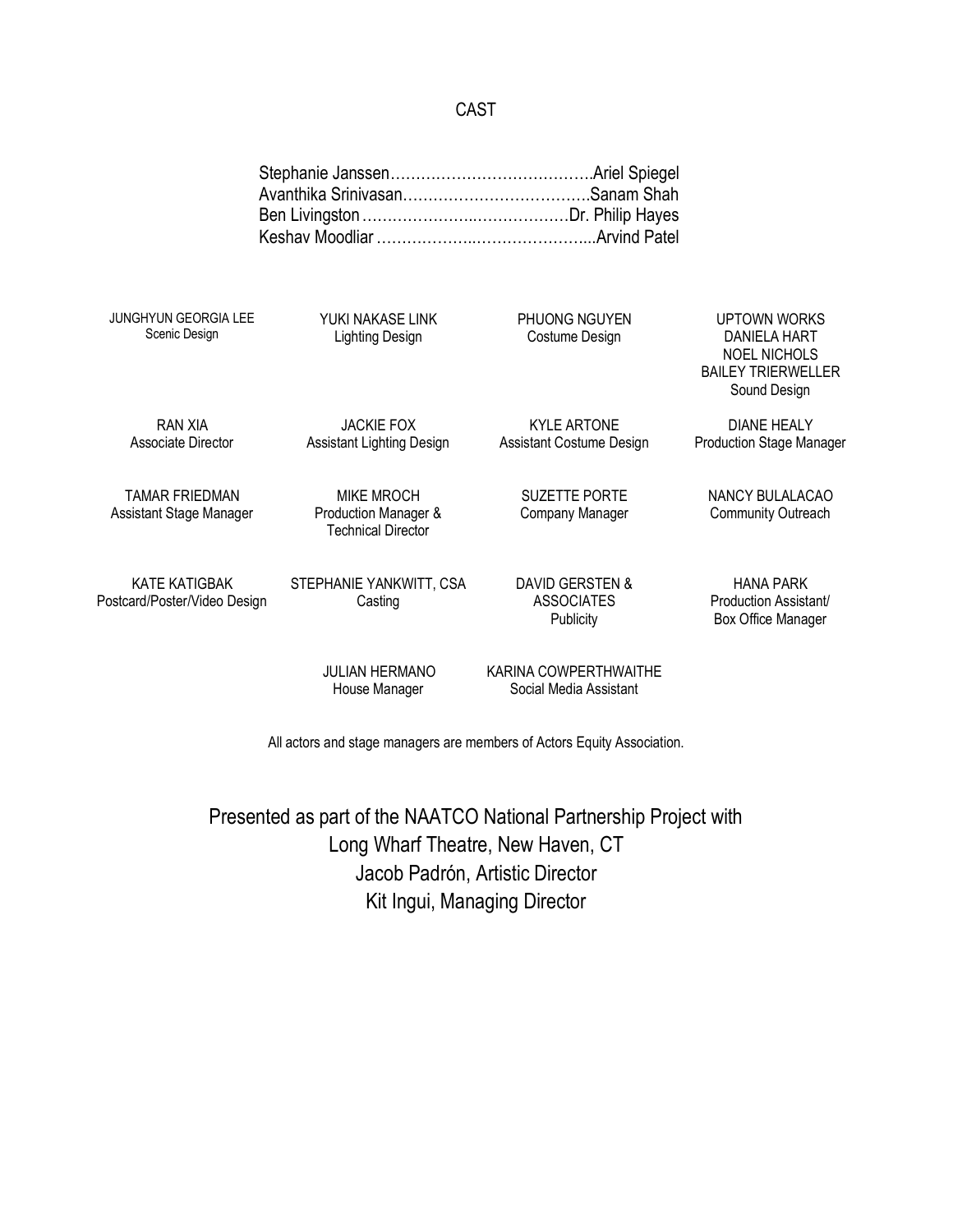## FROM THE DIRECTOR



When this play was originally programmed at Long Wharf, the world looked very different. It was January of 2020 – we weren't all quietly singing "Happy Birthday" to ourselves while washing our hands, I knew very little about bees, and even less about Bayesian statistics. I now know that Bayes's Law describes the probability of an event, based on prior knowledge of conditions that might be related to the event. Seems simple enough, but I think we've all had at least one moment over the last two years where we found ourselves desperately squinting

at a graph or chart and asking: what story do these numbers tell us? How reliable are they? And can I actually trust these probabilities separate from my own personal experience?

We rely on honey bees for one-third of the food we consume. They are the primary pollinators for almonds, blueberries, melons, pumpkins, squash, gourds, the list goes on. Scientists have debated for decades the vulnerability of the species, but the fact remains that the loss of the honey bee would be catastrophic for the human race.

When we first meet Sanam and Ariel, two Ph.D. candidates at UC Santa Cruz, they think they've solved Colony Collapse Disorder and they're riding high. They're about to publish their research in the most respected scientific journal in the country and they're ready to take on Monsanto. However, as their publication deadline looms, it becomes clear that their data is no longer telling a simple story. They're faced with an ethical dilemma.

Over the course of the play, Sanam and Ariel's friendship is tested and pushed to the brink. They come to recognize a simple and radical fact: in a cutthroat academic world that would seek to pit them against each other, they are stronger together than apart.

We humans have done so much damage to the natural world. When I think of the work that lies ahead, we could stand to learn a thing or two from honey bees. They discover, communicate, adapt, and prioritize the survival of their community over the survival of the individual. A worthy lesson indeed.

Aneesha Kudtarkar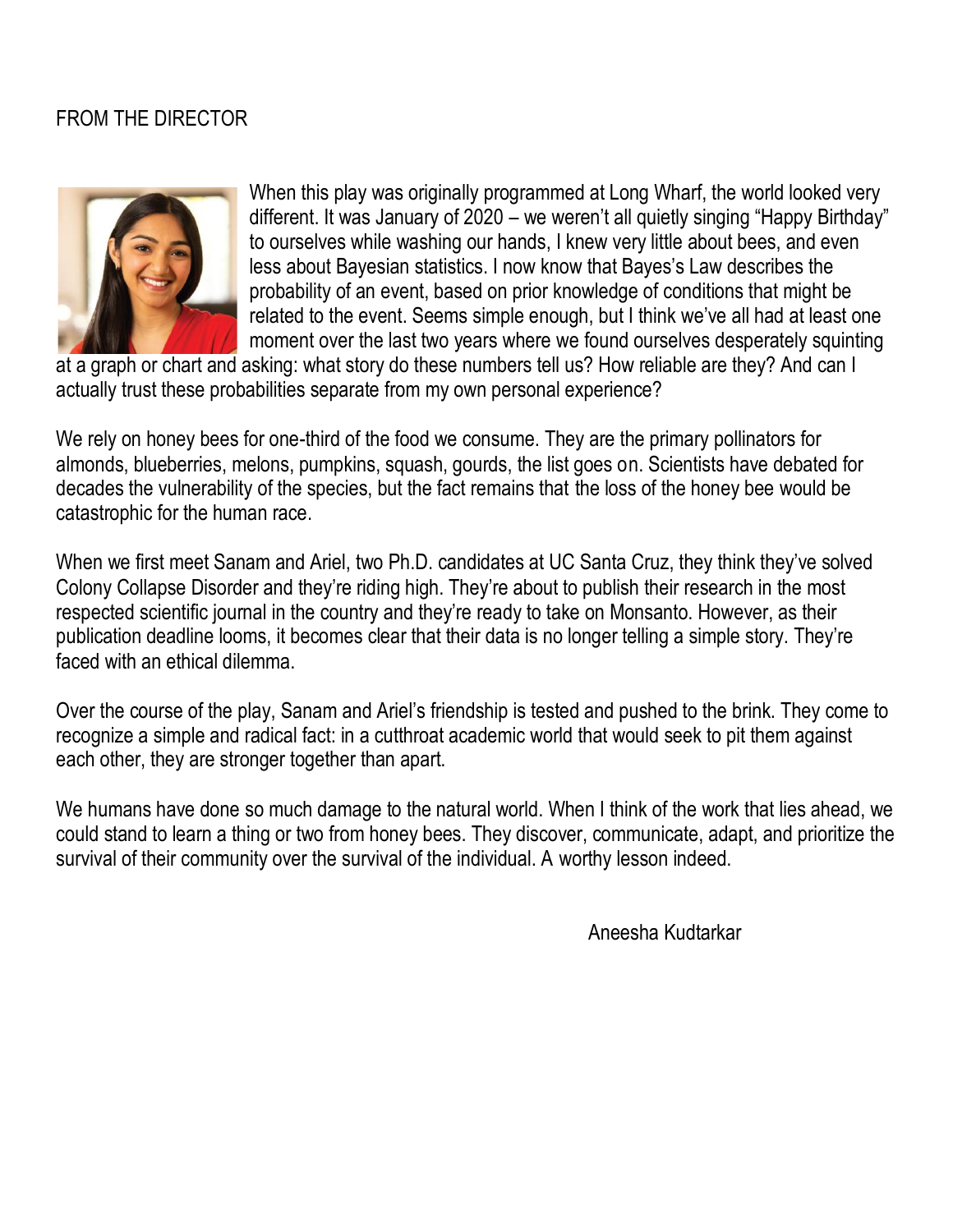## THE COMPANY

CREATIVE TEAM



Stephanie Janssen Ariel Spiegel



Dr. Philip Hayes



Keshav Moodliar Arvind Patel



Avanthika Srinivasan Sanam Shah



Madhuri Shekar Playwright



Phuong Nguyen Costume Design



Jamie Fox Assistant Lighting Design



Tamar Friedman Assistant Stage Manager



Aneesha Kudtarkar **Director** 



Daniela Hart Uptown Works Sound Design



Ran Xia Associate Director



Nancy Bulalacao Community Outreach



Junghyun Georgia Lee Scenic Design



Noel Nichols Uptown Works Sound Design



Kate Katigbak Graphic/Video Design



Peter Kim Creative Producer



Yuki Nakase Link Lighting Design



Bailey Trierweller Uptown Works Sound Design



Diane Healy Production Stage Manager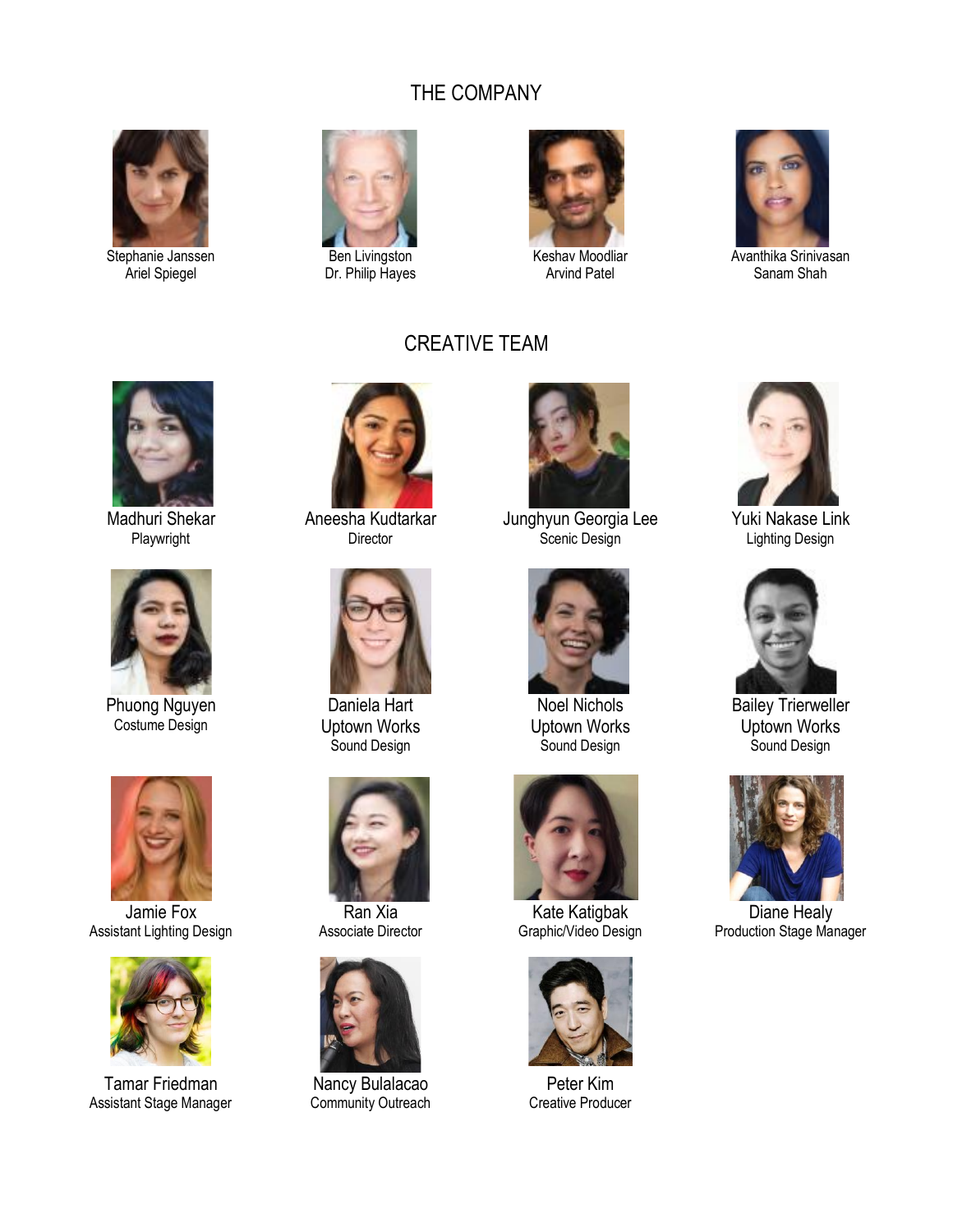## **Biographies**

**Nancy Bulalacao** (Community Outreach) has been creating public programs for the Asian American community for 30 years. She has worked for institutions that include Asian American Writers' Workshop, Asia Society, and Museum of Chinese in America. She was the founder of Poets Theater in the 90s and most recently FAM (Filipino American Museum). Last year she coordinated a series of panels, titled Quiet Before, examining anti-Asian violence. She currently advises organizations on community outreach and public programs. Her clients include Ma-Yi Theater, NAATCO, Ford Foundation Gallery, The Public Theater, and Lincoln Center Theater.

**David Gersten & Associates** (Press Representatives) has served as press representatives and marketing consultants on Broadway, Off-Broadway and across the country for over thirty years. In addition to NAATCO (since 2011), current clients include several not-for-profit theaters including Gingold Theatrical Group, Godlight Theatre Company, Keen Company, Mint Theater, and Red Bull Theater, among others. David is Vice-President and a Trustee of ATPAM, the Association of Theatrical Press Agents & Managers (IATSE), where he also serves as the Off-Broadway Steward. He is a member of the Off-Broadway League and co-founder/Vice-President of the Off-Broadway Alliance.

**Jackie Fox** (Assistant Lighting Designer) is a New York based artist and designer interested in, above all else, telling stories that explore the vulnerability of the human condition and human behavior in the face of conflict. Selected credits include: *Pride and Prejudice* (Wagon Wheel Theatre), *Kiss* (PARA. MAR Dance Theatre), *re: CLICK* (American Music Theatre Project), *Hundred Days* (Kokandy Produc-tions), *Legally Blonde* (Northwestern University), *Machinal* (Northwestern University). For more information about Jackie's work go to jackiefoxdesigns.com

**Tamar Friedman** (Assistant Stage Manager) is thrilled to be a part of the QUEEN team! Previous: *To My Girls* (Second Stage), *Sonata 1962, If Sand Were Stone, Play Like A Winner, The Goree All-Girl String Band* (NYMF). BA Emerson College. Thanks to Mom, Dad, Zach, and Violet.

**Daniela Hart** (Sound Designer) is a New York City based sound designer currently pursuing an MFA in Sound Design at the Yale School of Drama. She founded UptownWorks in 2015 and it has developed into a full service production company specializing in telling stories through film and sound production. Daniela enjoys working in a variety of roles from day to day including sound designer, composer, film editor, producer and director.

**Julian Hermano** (House Manager) is a writer, actor, and comedian that has performed largely in their home of NYC and internationally in Osaka, Japan. They are the co-creator and co-writer of the award winning audio fiction series "The Realm Tree", a story about how fairies get their wings. House managing for NAATCO and *Queen* at A.R.T./NY is a wonderful experience to support the ever prescient and insightful theatrical voices of New York.

**Diane Healy** (Production Stage Manager) This year: *California* (Clubbed Thumb), *Songs About Trains* (Radical Evolution/WP Theatre), *Selling Kabul* (Playwrights Horizons). Proud member of BEDLAM: *Persuasion, The Crucible, Sense and Sensibility, Saint Joan, Hamlet, Pygmalion, Peter Pan, Cry Havoc!, Twelfth Night/What You Will*. Other NY: TFANA, Mabou Mines, Primary Stages, Playwrights Realm, Barrow Street Theatre, Atlantic Theatre Co., LCT3, LaMama, The Civilians. Regional: Baltimore Center Stage, McCarter Theatre, Folger Theatre, Long Wharf, Bucks County Playhouse, Shakespeare & Company, Oldcastle Theatre Company. Dance and Theatre with Princeton University and Bard College

**Stephanie Janssen** (Ariel Spiegel) Broadway: *Death of a Salesman* (dir. Mike Nichols), *Mrs. Warren's Profession, A Delicate Balance* (u/s). Off-Broadway/Regional: *Ivanov* (Classic Stage Com-pany), *Clive* (New Group), *PTSD and Beirut Rocks* (Ensemble Studio Theatre), *All the Days* (McCarter), *Nora* (Westport Country Playhouse), *Map of Heaven* (Denver Center), *Absalom* (Actor's Theatre of Louisville). TV/Film: "Succession," "New Amsterdam," "FBI," "The Blacklist," "Mysteries of Laura," "The Good Wife," "Elementary," "Law & Order." B.A. Middlebury College, M.F.A, NYU Tisch Graduate Acting.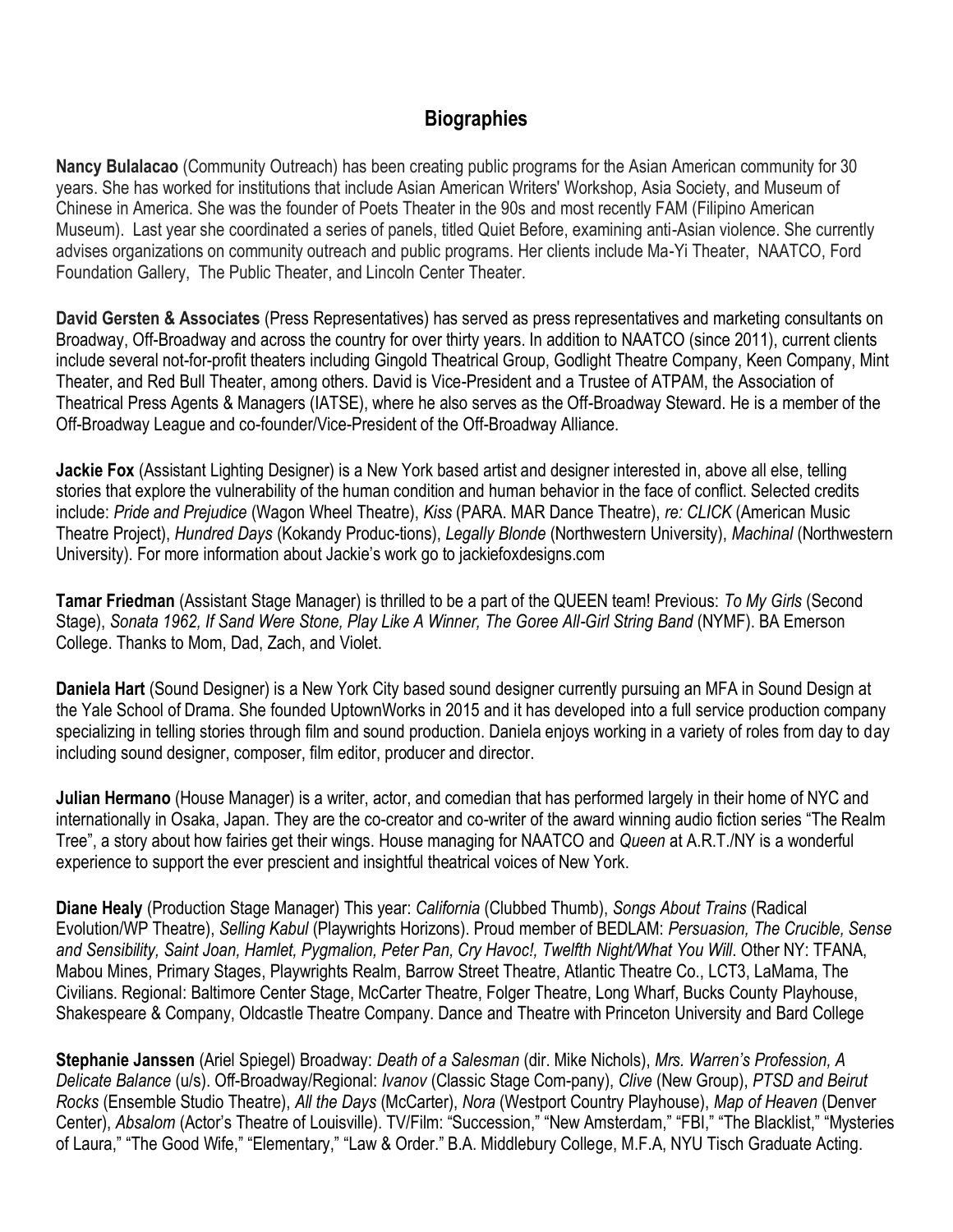**Kate Katigbak** (Graphic/Video Design) is a writer and graphic designer who has worked with NAATCO on advertising and supplemental graphics since 2009. She holds a PhD in nineteenth century literature from Durham University, and is currently working on her first novel. She lives in Queens with her cat, Pinafore.

**Mia Katigbak** (Actor-Manager & Co-Founder, NAATCO) Selected NYC: *Out of Time* (NAATCO); *The Headlands* (LCT3); *Henry VI* (NAATCO, St. Clair Bayfield Award); *Trial of the Catonsville Nine* (Transport Group); *Scenes From a Marriage* (NYTW); *Dear Elizabeth* (WP); *Awake and Sing!* (NAATCO, Obie Award). Other NYC: Clubbed Thumb, Public Theater, PlayCo, Ma-Yi, New Group, Foundry, New Georges, Soho Rep, Target Margin. Regional: Long Wharf, Yale Rep, Humana Festival, Two River Theater, Berkeley Rep, Guthrie. 2021 USA Fellow; Special Drama Desk Award 2019; 2017 Fox Foundation Resident Actor Fellowship for Distinguished Achievement; Otto René Castillo Award for Political Theater. BA, Barnard College; MA, Columbia University.

**Peter Kim** (Creative Producer) For NAATCO company he has produced *Out of Time* at The Public Theater, Caryl Churchill's *What If If Only, Henry VI: Shakespeare's Trilogy in Two Parts* (two Drama Desk nominations), *Awake and Sing!* (OBIE Award and Drama League Award nomination), *[Veil Widow Conspiracy], Charles Francis Chan Jr.'s Exotic Oriental Murder Mystery* and Sagittarius Ponderosa. He has acted in NAATCO's *Charles Francis Chan…, The Seagull*, and *He Who Says Yes/No*, and on Broadway, Off-Broadway, and regional productions. He can currently be seen in the acclaimed, award-winning film, *The Forty-Year-Old Version* (Netflix). Film/TV: Billy Eichner's *BROS* (upcoming), *The Boys Spinoff* (upcoming), The *God Committee*, *Saturday Church* (2017 Tribeca Film Festival Audience Award), *Margin Call, Sex and the City, Hackers, After Forever* (Amazon), "Chicago Med," "Ugly Betty," "Law and Order: Criminal Intent." He is a Steering Committee member of the TONY Award-winning AAPAC (Asian American Performers Action Coalition); Lecturer in Theater at Princeton University; co-creator of the critically acclaimed Off-Broadway comedy, *SIDES: The Fear is Real*. He recently produced Radha Blank's exhibition room for The Costume Institute's *In America: An Anthology of Fashion* at The Metropolitan Museum of Art. He is a recipient of the 2020 Rising Leaders of Color grant from TCG (Theatre Communications Group) and the Lilah Kan Red Socks Award. He holds an MFA from Yale School of Drama and a BFA from New York University.

**Aneesha Kudtarkar** (Director) is a New York-based theatre artist. Her recent directorial projects include *The Cherry Orchard* (The New School), *The Who and The What* (TheaterWorks Hartford), *Men on Boats* (Southern Methodist University), *[Veil Widow Conspiracy]* (NAATCO), *LOCUSTS, Trouble in Mind* (Yale School of Drama), *The Purple Flower* (Yale Cabaret), *Mud* (Hangar Theatre). Aneesha is a graduate of the Yale School of Drama.

**Junghyun Georgia Lee** (Scenic Designer) is a Korean born NYC-based designer. She has designed for NYTW, Ma-Yi, Public, Soho Rep, The Play Co., Alley Theatre, Hartford Stage, Long Wharf Theatre, Guthrie Theater, Huntington Theatre Company, Indiana Repertory, Syracuse Stage, Alliance and Children's Theatre Company. She is a member of New Neighborhood. MFA, Yale School of Drama. junghyungeorgialeedesign.com

**Yuki Nakase Link** (Lighting Designer) Previously at Long Wharf Theatre: *Tiny Beautiful Things*. Recent design credits include *Our Town* (Dallas Theater Center), *In A Grove* (Pittsburgh Opera), *When Monica Met Hillary* (Miami New Drama), *Seven Deadly Sins* (NYC and Miami Beach), *The Bridge of San Luis Rey* (Two River Theater). She was born in Tokyo, grew up in Kyoto, Japan and currently lives north of NYC in the woods of Hudson Valley. MFA: NYU. https://yukinlink.com/

**Ben Livingston** (Dr. Philip Hayes) Broadway: *One Man, Two Guvnors*, *The Heiress*, *Mamma Mia!* Off-Broadway: *Our Town* (Barrow Street Theater), *The Library* (The Public). Regional Theaters include: Mark Taper Forum, South Coast Rep., Old Globe San Diego, Oregon Shakespeare Fest., Utah Shakespeare Fest. Select screen credits: *The Post* (Steven Spielberg, dir.), "The Knick" (Cinemax), "Manifest" (NBC), "Invasion" (Apple TV), "Harlem" (Amazon), "The Deuce" (HBO), "Mosaic" (HBO), "Mr. Robot" (USA). Ben lives in New York with Jessica, Evelyn, Vivian, and Lucky, the dog.

**Todd London** (NAATCO National Partnership Project Counsellor) is an artistic director, educator, gatherer, and theater chronicler. He's the author of two novels, the most recent*, If You See Him, Let Me Know*, and numerous books on the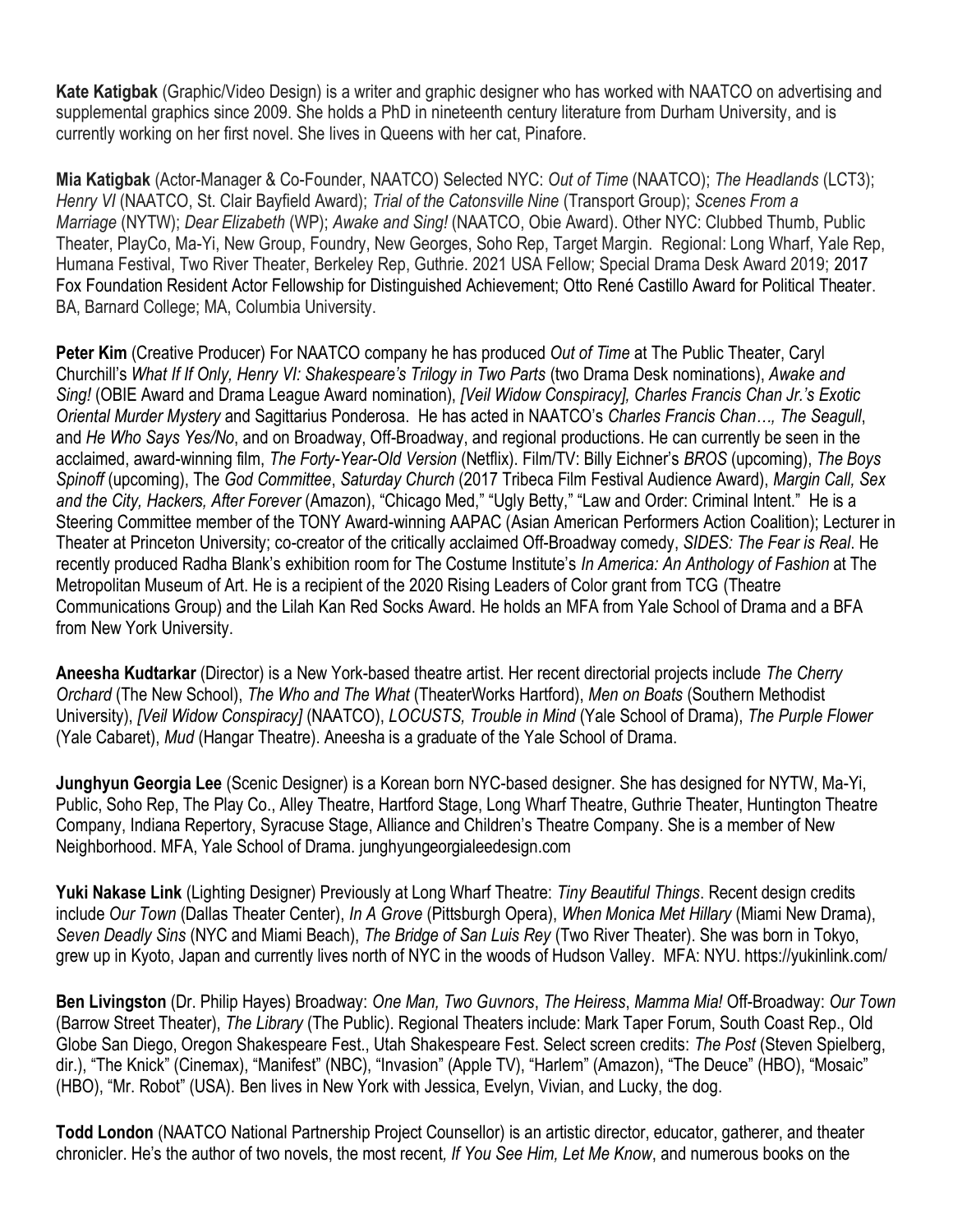theater, including *This Is Not My Memoir* with Andre Gregory, *An Ideal Theater*, and *The Importance of Staying Earnest*. He spent eighteen years as artistic director of New York's New Dramatists and was the first recipient of Theatre Communications Group's Visionary Leadership Award.

**Keshav Moodliar** (Arvind Patel) was born in Pune, raised between Bombay and New Delhi, and is based in New York City. He recently graduated with his MFA from The Juilliard School. Last seen Off-Broadway in *Romeo and Juliet*, *Measure for Measure* and *Native Son*. Film and TV credits include "Extrapolations" (Apple TV), *Chicken* (Independent), "SINK SANK SUNK" (mini-series), *In Defense of Civil Society* (Independent), Untitled Paul Simms Pilot (FX).

**Mike Mroch** (Production Manager/Technical Director) is a New York based film & theater producer, director, & scenic designer. He is an Executive Producer of [Future Facing Films](http://www.futurefacingfilms.com/) and the upcomin[g Funny Face Series,](https://www.futurefacingfilms.com/funnyface) director of the upcoming short horror film [The Úri,](https://www.theurifilm.com/) & showrunner of the short web series [In The Time Of.](http://www.instagram.com/intimeof) Select theater credits: *20,000 Leagues Under the Sea* (Strawdog Theatre), *Wingman* (Winner - Best Show), *Alma Baya* (UTC61), *Hurricane Sleep* (The Box Collective/IATI), *After Miss Julie* (Strawdog Theatre - 2016 Joseph Jefferson Award Nomination), *We're Gonna Die* (Haven Theater). [www.mikemroch.com](http://www.mikemroch.com/)

**Phuong Nguyen** (pronounced fu-ONG win) (Costume Designer) is a costume designer with backgrounds in East Asian studies and Vietnamese history. Selected theatre credits *include Free Free Free Free* (Exponential Festival); *The Danube*, *Aesop's Fables* (Hangar Theatre); *Salem: Post Mortem* (The Muse Collective); *Fun Home*, *You Will Get Sick* (Yale School of Drama); *Two Mile Hollow*, *Bodyssey*, *Alma, Lenny's Fast Food Kids Gang* (Yale Cabaret). They hold an MFA in Costume Design from Yale School of Drama. Phuongtlnguyen.com.

**Noel Nichols** (Sound Design) is a regional Sound Designer and Engineer from Phoenix, Arizona. Select design credits with UptownWorks include *Today is My Birthday, Choir Boy* (Yale Repertory Theatre) *First Down* (Noor Theatre), *already there* (Kennedy Center), *Fires in the Mirror* (Baltimore Center Stage & Long Wharf Theatre), *Nightwatch* (Dorset Theatre Festival) and *The Masses are Asses* (Wesleyan CFA). MFA. in Sound Design from Yale School of Drama. NoelNicholsDesign.com

**Hana Park** (Production Assistant/Box Office Manager) is an actor from Birmingham, AL, and is currently attending The University of Alabama. She is on track to graduate with a B.F.A in Theatre with a concentration in Acting and a B.S in Computer Science with a concentration in Cyber Security. She is excited to be here working for the NAATCO team, and she thanks everyone on *Queen* for welcoming her with open arms.

**Suzette Porte** (Company Manager) has been a producer, events coordinator, and fundraiser with Ma-Yi Theater Company, Baltimore Centerstage and Tribeca Film Institute. She is a member of NAATCO's Board of Directors, and previously received the Wai Look Award for Outstanding Service to the Arts by the Asian American Arts Alliance. She is a graduate of The University of Michigan.

**Madhuri Shekar** (Playwright) Award-winning plays include *Dhaba on Devon Avenue* (commissioned by Victory Gardens), *House of Joy* (California Shakespeare Theatre, San Diego Rep), *Queen* (Victory Gardens, APAC), *A Nice Indian Boy* (East West Players, Rasaka Theatre Company, EnActe Arts), and *In Love and Warcraft, Antigone, Presented by the Girls of St. Catherine's*, and *Bucket of Blessings* all at Alliance Theatre. Madhuri's best-selling audio drama, *Evil Eye*, was released as a feature film on Amazon in 2020. She is a staff-writer on Netflix's "Three-Body Problem." Madhuri is a New Dramatists Resident Playwright.

**Avanthika Srinivasan** (Sanam Shah) is excited to be making her NY theater debut. She is a recent graduate of A.C.T.'s MFA Acting Program. Recent acting credits include Louka in *Arms and the Man* (dir. by Colman Domingo), India 3 and Daanya in *Testmatch* (A.C.T.'s Strand Theater), and Natasha in *Three Sisters* (A.C.T MFA). Avanthika holds a BA in French and Theater from Princeton University. avanthikasrinivasan.com. This one's for you, Melissa.

**Bailey Trierweiler** (Sound Design) is a non-binary, East Coast based sound designer, engineer and artist. Bailey works as a Sound Associate with UptownWorks NYC and they are most interested in uplifting marginalized voices and engaging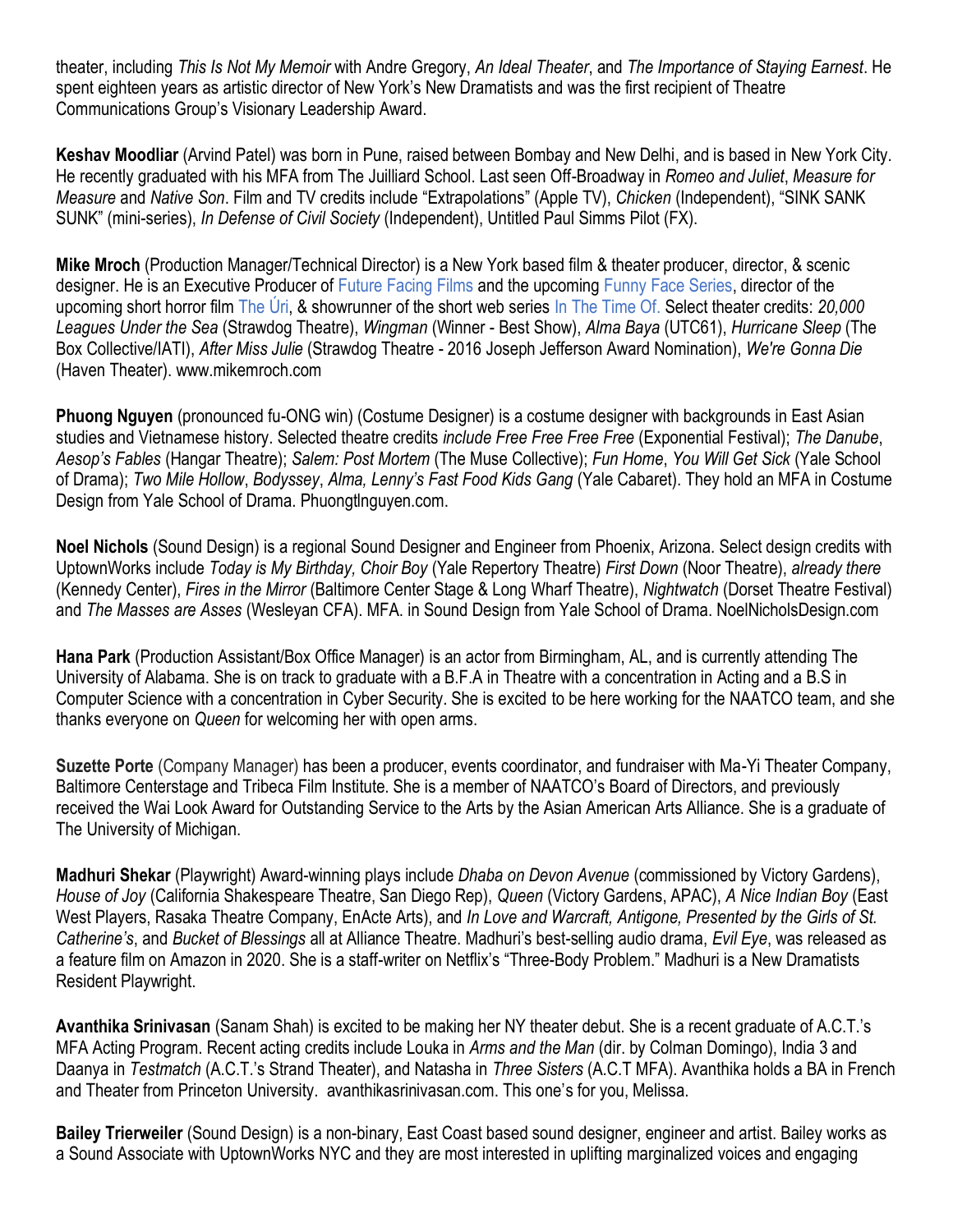community through thoughtful collaboration and various forms of media. BFA from University of Colorado Boulder, MFA Candidate at Yale School of Drama.

**Ran Xia** (Associate Director) is a Shanghai-born, Brooklyn-based Playwright/Director/Audiogremlin. Beatrice Terry Resident at the Drama League (2021/22); Resident Director at the Tank (inaugural Artist of the Year 2019, *In Blue*, *Tallest Man in the World*, etc.); Guest director at Barnard (*Orlando*, fall 2021), Montclair State (*Randi & Roxanne*), Commissioned playwright at Vanderbilt University (*To Stab a Butterfly Through the Heart*); Affiliated artist of Exquisite Corpse Co. (*Zoetrope, Memory House*, and many more); audio producer at Black Revolutionary Media. An expert rider of trains and an abysmal player of video games. ranxia.info

**Stephanie Yankwitt**, CSA (tbd casting co.) is thrilled to be working with Long Wharf and NAATCO on this production. Current/Upcoming theatre: *Notes on Killing Seven Oversight*, *Management, and Economic stability board members* (Soho Rep), *Here There Are Blueberries* (Tectonic Theater Project @ La Jolla Playhouse) and *Songs About Trains* with Working Theater/Radical Evolution. Upcoming work outside of theatre includes a series for Disney+ and a feature film with Lexicon Films. Stephanie is a member of the CSA and sits on the Equity in Entertainment Committee.

**Long Wharf Theatre:** Founded in 1965, Long Wharf Theatre (Jacob G. Padrón, Artistic Director; Kit Ingui, Managing Director) is a Tony Award-winning company of international renown. It was founded on the notion that New Haven deserves an active culture that is locally created, supported by community leaders and patrons of the arts. It is recognized for a historic commitment to commissioning, developing, and producing new plays and musicals that have become a part of the modern American canon. More than 30 of its productions have transferred to Broadway or Off-Broadway runs, three of which—*Wit, The Shadow Box*, and *The Gin Game*—won Pulitzer Prizes for Drama. It was among the earliest recipients of the Tony Award for Outstanding Regional Theatre (1978) and its productions have won numerous accolades, including Tony, New York Drama Critics' Circle, and Obie Awards; a Margo Jones Award; and nominations and Connecticut Critics Circle Awards in nearly every category. In 2015, the company received the 50 Years of Achievement in Theatre award from National Corporate Theatre Fund and the Major Award for Outstanding Contributions to New England Theatre, the highest honor from New England Theatre Conference.

## *QUEEN* **Show Staff**

COVID Compliance Monitor: **Hollyanna Mathews** Intimacy Coordinator: **Kimiye Corwin** Wardrobe Supervisor: **Azalea Fairley** Run Crew: **Jennifer Jerone, Suzanne Soliman** Master Electricians: **Annie Garrett-Larsen, Dajane Wilson** Board Programmer: **Travis Wright** Electrics Crew: **Christina Dragan-Dima, Howard Leuthold, Shane McCarthy, Tim Neggie, Annabelle Lau Hui Qi, Abbey Rinaldi, Jesus Santiago, Persephone Squires, Chaz Stokes, Samantha Weiser** Board Operator: **Frederick Bredemeyer III** Scenic Crew: **Robert Dortilus, Malik Francis, Saeng-Fah Graham, Lisa Isaac, Shane McCarthy** Sound Lead: **Jess Barenzeno** Sound Crew: **Renata Finamore, Rebecca Satzberg, Chaz Stokes** Production Assistants: **Jose Carillo, Alexander Rovang, Adrian White**

## **NAATCO Staff**

Actor-Manager & Co-Founder: **Mia Katigbak** Creative Producer: **Peter Kim** NAATCO National Partnership Project Counsellor: **Todd London** Company Manager: **Suzette Porte** Community Outreach Liaison: **Nancy Bulalacao**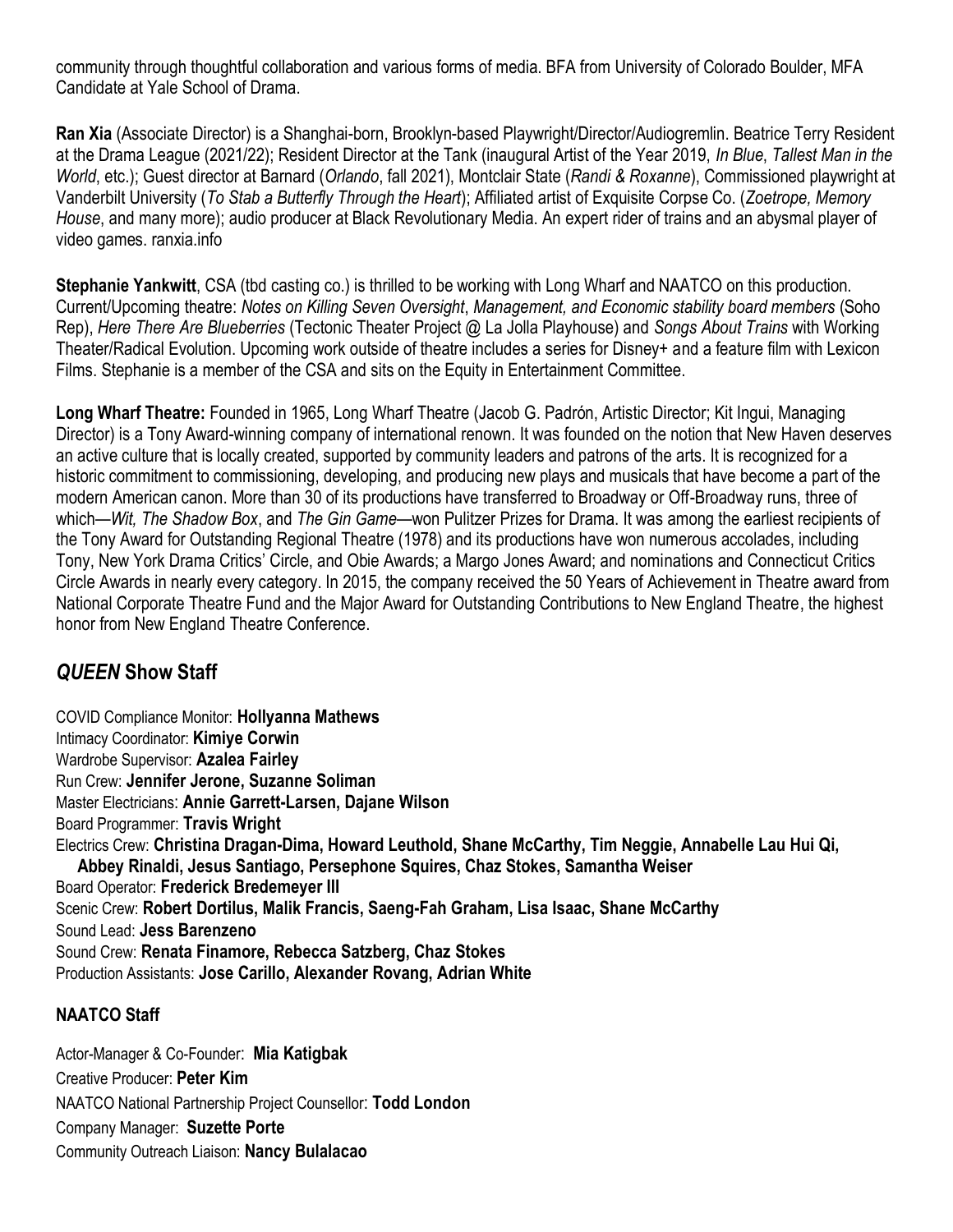

### **The Actors and Stage Managers employed in this production are members of Actors' Equity**

**Association** ("Equity"), the union of professional actors and stage managers in the United States**. Equity**, founded in 1913, represents more than 51,000 professional Actors and Stage Managers. Equity fosters the art of live theatre as an essential component of society and advances the careers of its members by negotiating wages, improving working conditions and providing a wide range of benefits, including health and pension plans. Actors' Equity is a member of the [AFL-CIO](http://aflcio.org/) and is affiliated with [FIA,](http://fia-actors.com/) an international organization of performing arts unions.

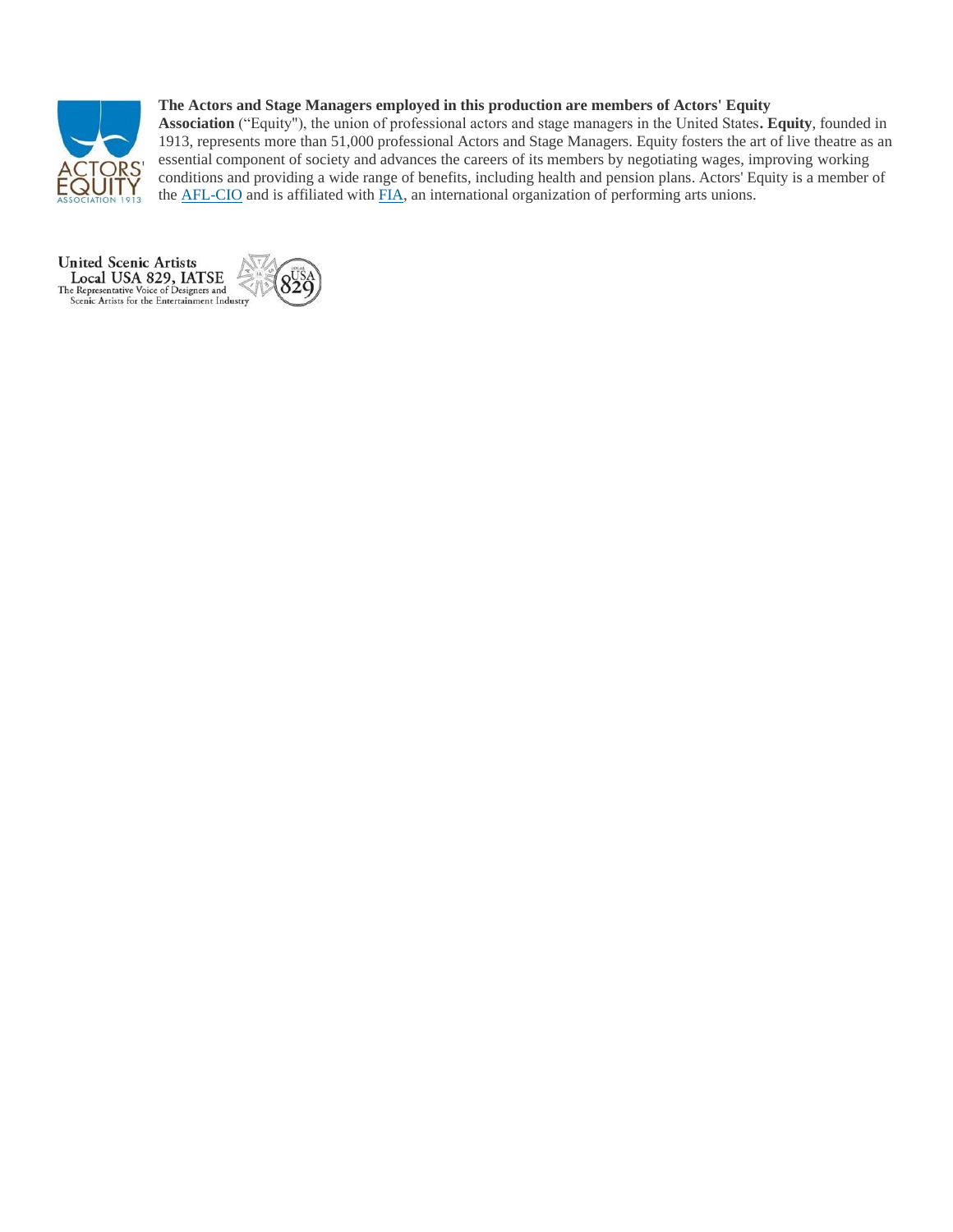## **NAATCO Donors**

**NAATCO** is fortunate to be having a season after two years of lock-down. We are grateful for the following supporters, who kept us active and creatively nourished throughout this period. This list represents grants and individual donations for the period April 2020 – June 15, 2022.

#### **\$100,000 - \$250,000** New York City Council NYC Department of Cultural Affairs

# **\$50,000 - \$99,999**

Dorothy Strelsin Foundation National Endowment for the Arts

### **\$10,000 - \$49,999**

Axe Houghton Foundation Howard Gilman Foundation Mellon Foundation NY State Council on the Arts **Tiger Baron** 

### **\$5,000 - \$9,999**

Asian Women Giving Circle Lucille Lortel Foundation Play On Shakespeare

### **\$1,000 - \$4,999**

Janet Abraham (in honor of Larry Schafer) Eric Achacoso Anonymous Cheng Family Fund Cindy Cheung Barbara de Bellis (In Memory of Greta Minsky) Ching Gonzalez Victor and Lucy Kan Lani Kennedy & Lewis Kwit Lani Kennedy & Lewis Kwit (In Memory of Adelaida Reyes) Judi Komaki Patricia Kozu Regina Lara Jason Ma Play On! Shakespeare Adelaida Reyes Conrad Ricamora Larry Schafer Diana Steele William P. Steele Wendy vanden Heuvel

### **\$500 - \$999**

Anonymous Anonymous Asian American Arts Alliance Baumol Family Foundation Jacque Cook Barbara de Bellis Jody Falco & Jeffrey Steinman

### **\$500 - \$999**

Fan Fox & Leslie R. Samuel Foundation (Matching) Angelina Fiordellisi David Herskovits Kim Ima Daniel K. Isaac Mimi Lien Emily Lloyd Jason Ma Jon Nakagawa Suzette Porte Tree Riders NYC Bonnie Wong Gregory Ye

### **\$100 - \$499**

Pacifico Agcaoili, Jr. Janet Abraham Pamela Abrahams Doug Aibel Olaf Andersen Annie Baker Christine Balance Lily Berman Susan Bernfield Andy Bragen Lisa Brenner Michael Bulger Emilya Cachapero Nilo Cater Jennifer Galvez Caton Aysan Celik Kathleen Chalfant Tisa Chang Christopher Chen Michael Chin Wai Ching Ho Norine Chiu Jorge Ignacio Cortiñas Raney Cumbow Ako & Josh Dachs Barbara de Bellis (In Memory of Adelaida Reyes) Wendy Feuer Anita Fusco Mel Gionson Jin Ha Jessica Hagedorn Rob Handel Holly Hyans Tom Ikeda Cheryl Ikemiya Midori Francis Iwama Paul Juhn Hansol Jung **\$100 - \$499**

Kate Katigbak Wally Katigbak Greg Keller Glenn Kubota Emily Lloyd (In Memory of Adelaida Reyes) Todd London Lee Lowenfish William Lynch Les Mau Cynthia Mayeda Carmen Negron Jorge Ortoll Gertrudes Pajaron Andrew Pang Gregory Pierson Mark Rossier Jeanne Sakata & Timothy Patterson Ken Rus Schmoll Barbara Samuels Patricia Savoie Larry Schafer (In Memory of Adelaida Reyes) Janet Scott David Shih Karen Shimakawa Tamio Spiegel Lloyd Suh & Jeanie Lee Daniel Swee Lucia Vail Jennifer Wah Helen Young

### **Up to \$99**

J.B. Barricklo Roxanne Baisas Carol E. Baldwin Michi Barall Vivian Barnes Reza Behjat John Genson Randi Benton Austin Kirk Blunk Jeanine Bushue Scott Carter Marina Chan Jackie Chung Mia Chung Jill Cornell Jack Cumming III Rita M. Dahl Theodore J. Dawson Matthew Dellapina Helen Joy Dickson **Up to \$99** Michael P. Doyle

Karen Duda Thomas Dunn Marcela Espildora Amanda Feldman Stephanie Feyne Gia Forakis Benjamin Gassman Madeleine George Elise Goldberg Annie Henk Rebecca Hirade Linda Igarashi Jennifer Ikeda Midori & Morimi Iwama Daniel Jaquez David R. Jones Jeffrey Kargman Soomi Kim Peter Koechley Casey Koh Christine A. Koyanagi Sarah Lambert Jean Lehmberg Byrd Lochtie Matthew Loehr Kate Loewald Russ Marsden Farnham Maxwell Yazmeen Mayes Carleen McCall Steven C. McCasland Brendan N. McNamara Edelen McWilliams Joy Adele Meads Melissa Michaud KK Moggie Luis Moreno Alan Muraoka Brian Myers Cooper Thomas Nelis Oliva Oguma Deniz Olgac Maria-Christina Oliveras Jeffrey Omura Meropi S. Peponides Julia Proctor Bruce Pulmano Quick Silver Theater Company Jean Randich Charlie Read Attilio Rigotti Sung Rno Socorro Santiago Patricia Savoie